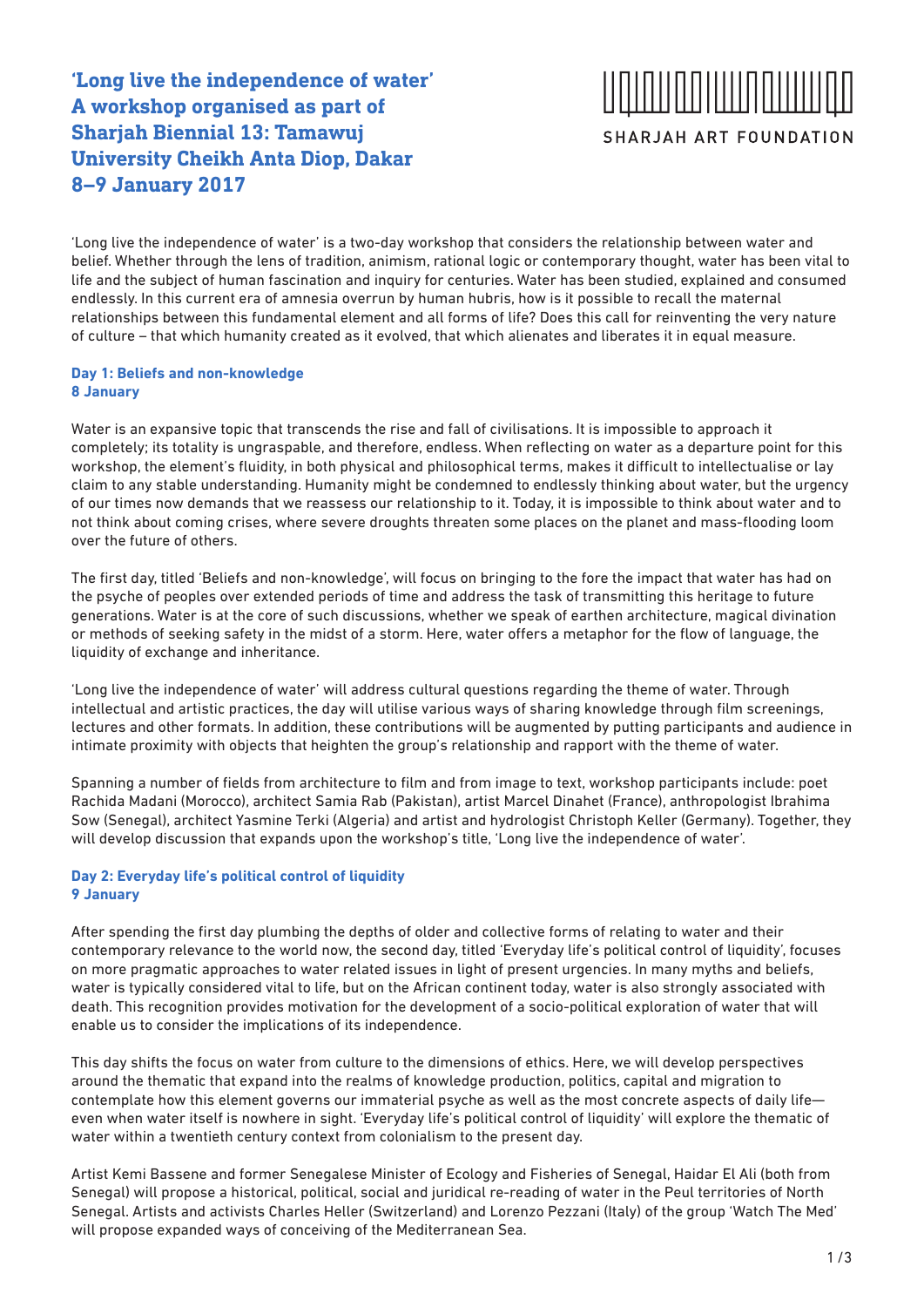Hito Steyerl (Germany) will present a film that approaches the subject of water through forms of human productivity within neoliberal capitalism. Proposing a metaphor of liquid flux, philosopher Seloua Luste Boulbina (Algeria) will consider the human body as a site of struggle within the context of population control.

Through re-enactments of various political tribunals, the curatorial collective, Le peuple qui manque [A People is Missing], will consider the role of water in and as it relates to mass population movements, as we have witnessed in some of the greatest catastrophes of the 21st Century.

Bringing music and poetry to the workshop, Professor Malick Diouf from University of Fisheries and Aquaculture of Dakar, will present a selection of traditional songs, which will be performed live by Niominka women from Dionewar Village.

## **PROGRAMME**



#### **DAY 1 - Beliefs and Non-Knowledge [Croyances et Non-savoir]**

| 10:00 AM | Introduction by Hoor Al Qasimi [Sharjah Art Foundation President], Christine Tohme<br>[Sharjah Biennial 13 curator] and Kader Attia [Artist and project Interlocutor]                                                                          |
|----------|------------------------------------------------------------------------------------------------------------------------------------------------------------------------------------------------------------------------------------------------|
| 10:30 AM | Rachida Madani [Poet, Novelist and Painter, Morocco]: Poem Lecture (20 minutes)                                                                                                                                                                |
| 10:50 AM | Samia Rab [Architect Historian and Associate Professor at the Morgan State University,<br>USA]: Sea coast architectures and the oceans rise (35 minutes lecture plus slides<br>images + 15 minutes questions)                                  |
| 11:40 AM | Marcel Dinahet [Filmmaker, France]: Projection of his films followed by conversation<br>with Kader Attia about his long-term obsession to film the city from the sea<br>(30 minutes)                                                           |
| 12:10 PM | Pierre Amrouche [Poet, Essayist and Photographer, Algeria]: Poem Lecture<br>(20 minutes)                                                                                                                                                       |
| 12:30 PM | <b>Lunch Break</b>                                                                                                                                                                                                                             |
| 02:00 PM | Christoph Keller [Artist and Hydrologist, Germany]: Lecture and screening of the film<br>Anarcheology (30 mintues)                                                                                                                             |
| 02:30 PM | Prof. Ibrahima Sow [Philosopher, Researcher and Writer, Senegal]: The relation<br>between water and sand through divination with different kinds of divinations performed<br>live by traditional healers, with water, sand and cauris (1 hour) |
| 03:30 PM | Yasmine Terki [Architect and Director of the Algerian Centre for the Conservation of<br>Earthen Architecture, Algeria]: The paradoxical relation between water and earth in<br>clay architecture (30 minutes)                                  |
| 04:10 PM | <b>Coffee Break</b>                                                                                                                                                                                                                            |
| 04:30 PM | Rachida Madani [Poet, Novelist and Painter, Morocco]: Poem Lecture (20 minutes)                                                                                                                                                                |
| 05:00 PM | Prof. Ibrahima Wane: Music and literature lecture about water beliefs (40 minutes)                                                                                                                                                             |
| 05:40 PM | End of the first day                                                                                                                                                                                                                           |